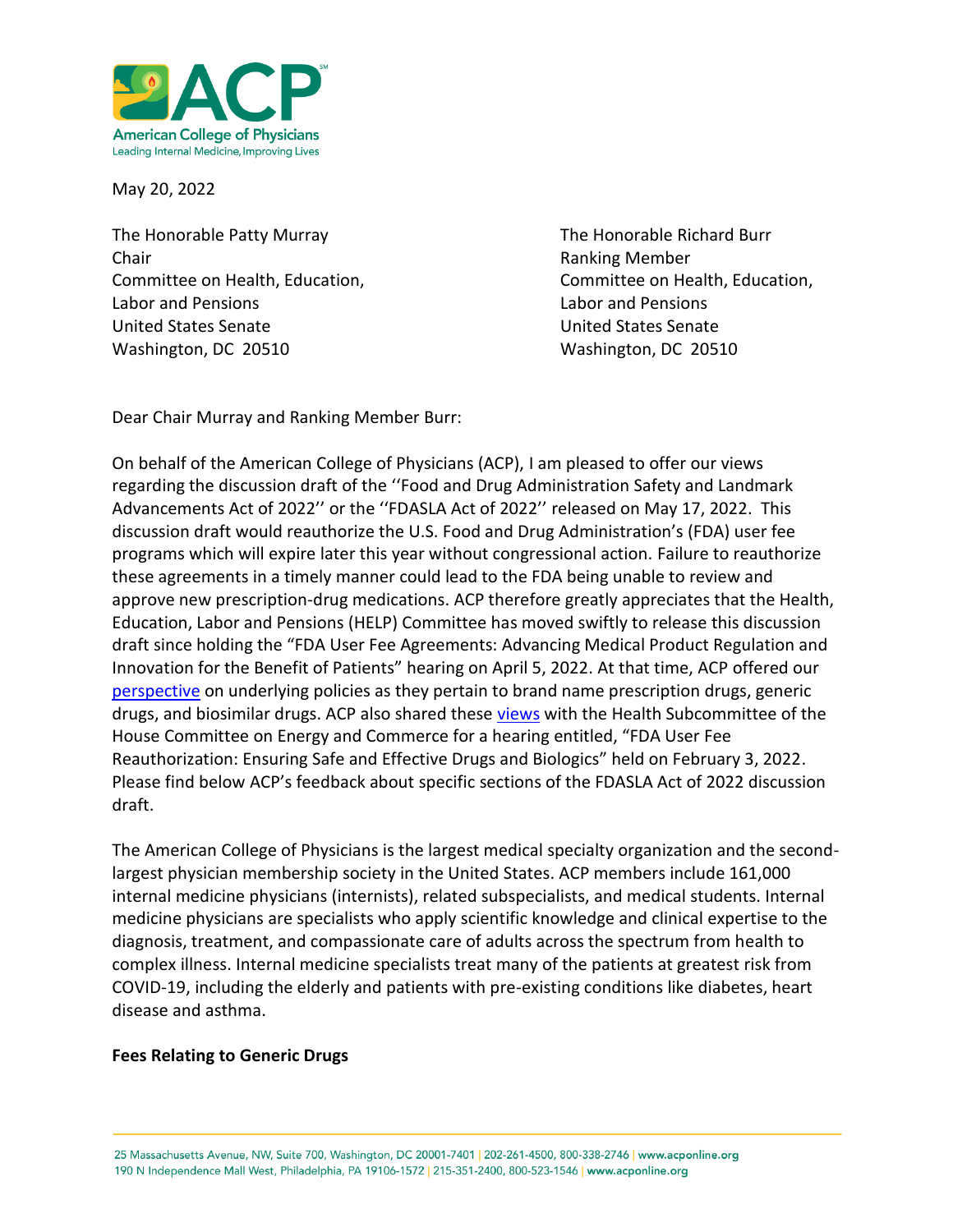ACP policy supports encouragement of the use of lower-cost generic (or biosimilar drugs) by the Medicare program to achieve savings for Medicare and its beneficiaries, especially for lowincome seniors by eliminating cost sharing for generics. 1 ACP also supports policies that increase competition for generic sole-source drugs and opposes extending market or data exclusivity periods beyond the current exclusivities granted to generic (and biologic) drugs. ACP also supports policies that would increase the number of generic drugs available.<sup>2</sup> Accordingly, ACP supports **Sec. 302**, which allows the FDA to use capacity planning adjustment (CPA) methodology—which is already used for prescription drug user fees—to adjust generic drug user fees more precisely when the need of greater FDA resources arises due to higher workload. ACP policy does generally support providing additional funding to the FDA to improve its ability to monitor and approve drugs. Utilizing CPA methodology for generic drugs would hopefully allow the FDA to approve generic drugs for market more efficiently.

ACP urges Congress to go even further in increasing competition in the marketplace, particularly by encouraging the introduction of multiple competitor products for lower-cost generic (or biosimilar) drugs as a cornerstone to controlling the increasing price of pharmaceuticals. Especially by eliminating anticompetitive pay-for-delay arrangements that curtail access to lower-cost alternative drugs. ACP strongly believes that applicable federal agencies should be empowered through guidance, congressional action, or additional resource support to address anticompetitive behaviors and gaming.<sup>3</sup>

## **Improving Regulation of Drugs and Biological Products**

ACP supports a comprehensive national policy on prescription drug misuse, including proper disposal. Over the decade from 1999 to 2019, almost [247,000 people](https://www.cdc.gov/drugoverdose/deaths/prescription/overview.html) perished from opioid overdoses and these unfortunate deaths more than quadrupled during the same decade. Surplus medications, coupled with inadequate instructions for disposal, serve as a ready source for drugs to misuse or diversion. Consumer-friendly and environmentally responsible prescription drug disposal programs should be developed to reduce abuse of prescription drugs obtained from family and friends.<sup>4</sup> Therefore, ACP supports **Sec. 502** and the safer disposal of opioids and other drugs with serious risks by allowing the FDA to require these drugs be dispensed to patients with safe, in-home disposal systems.

ACP supports reducing the period of data and market exclusivity for biologic drugs from 12 years to seven years. ACP also supports removing additional barriers to biosimilar market entry, such as modifications to the current patent system that would reduce excessive patenting on brand-name and biologic drugs.<sup>5</sup> Preventing lower-cost biosimilar (or generic) drugs from entering the market adds billions of dollars in costs to federal health care programs and affects the affordability and accessibility of drugs for patients who rely on them on a day-to-day basis. Reducing the exclusivity period from 12 to seven years, combined with provisions to prevent product hopping or evergreening of biologic drugs, could get biosimilar or interchangeable drugs to market faster and save the federal government and patients money. Aligning with ACP policy of removing additional barriers to biosimilar market entry is **Sec. 503's** clarification of the FDA's authority to tentatively approve a subsequent interchangeable biosimilar biological product while a first interchangeable product's period of exclusivity is pending. In addition, **Sec. 503** would give the FDA the authority to permit multiple interchangeable biosimilar biological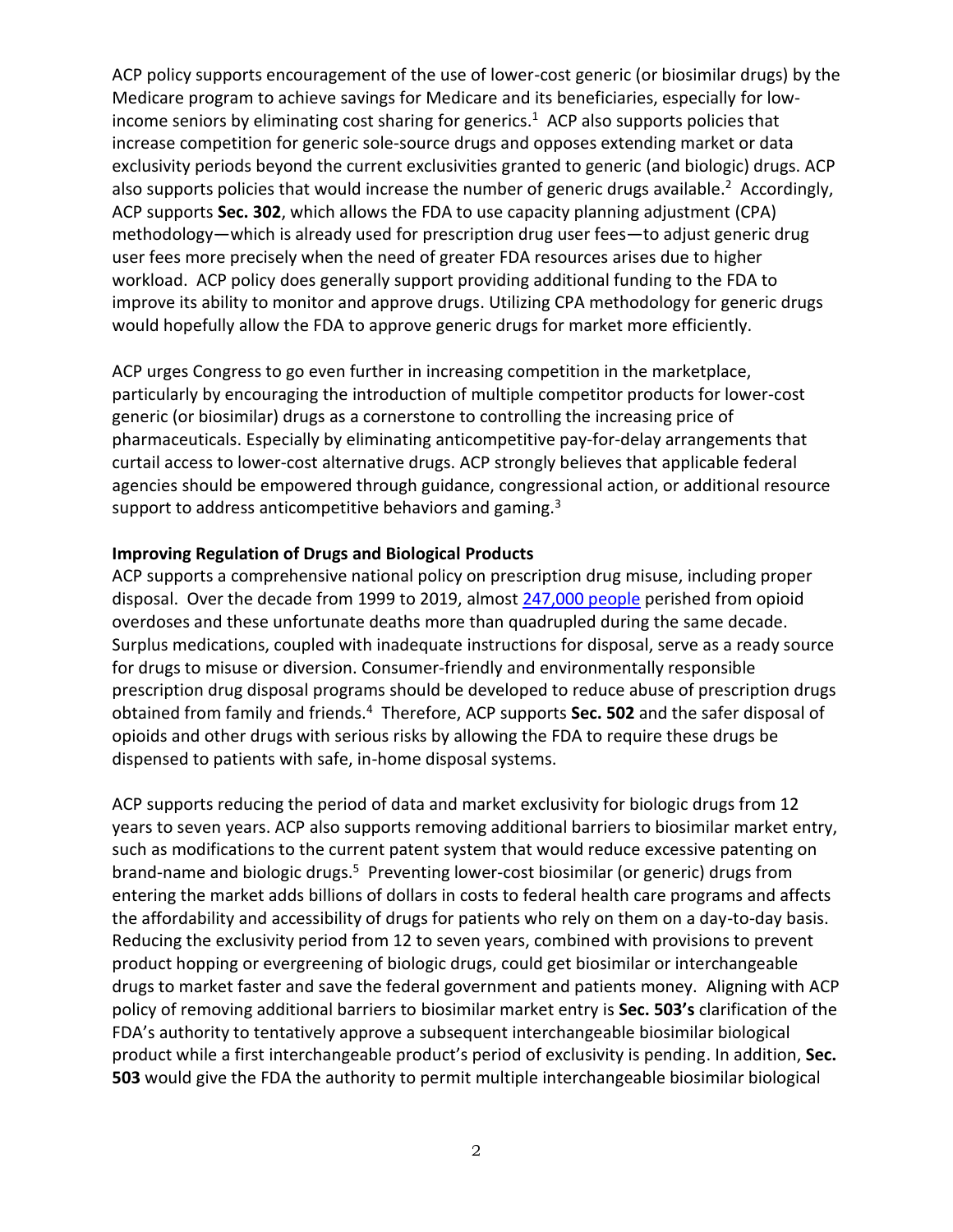products share a period of first interchangeable exclusivity if they are approved on the same day and otherwise qualify for exclusivity.

## **Other Reauthorizations**

ACP appreciates the discussion draft's reauthorization of the Orphan Drug Act in **Sec. 606.**  However, ACP supports legislative reforms to the Orphan Drug Act (ODA) that realign incentives offered through the law to support increased innovation in rare disease drug development. Many gaps remain in availability of orphan drugs and the cost of these drugs remains high. ACP believes the ODA should be reformed to realign the incentives offered under the law to reward true innovation and drug discovery. One option to realign these incentives is to require the repayment of tax credits received by the manufacturer if an orphan drug achieves blockbuster status (≥\$1 billion in annual revenue). Another option to realign incentives of the ODA is to increase scrutiny of orphan drug applications submitted to the FDA. By engaging in more thorough review of orphan drug applications and requesting additional information or justification for missing data as needed, the FDA will ensure that the law is being appropriately applied.<sup>6</sup>

## **Conclusion**

We commend you and your colleagues for working in a bipartisan fashion to reauthorize the FDA's user agreements before they expire this fall. We appreciate this opportunity to offer our input to the Committee about the FDASLA Act of 2022 as released on May 17, 2022. Thank you for consideration of our recommendations that are offered in the spirit of ensuring that the patient's needs for safe and effective prescription drugs are met. Please contact Jared Frost, Senior Associate, Legislative Affairs, by phone at (202) 261-4526 or via email at jfrost@acponline.org with any further questions or if you need additional information.

Sincerely,

Ryan D. Mire, MD, FACP President

<sup>&</sup>lt;sup>1</sup>Hilary Daniel, BS, Sue S. Bornstein, MD, for the Health Public Policy Committee of the American College of Physicians. Policy Recommendations for Public Health Plans to Stem the Escalating Costs of Prescription Drugs: A Position Paper From the American College of Physicians; https://doi.org/10.7326/M19-0013

<sup>&</sup>lt;sup>2</sup>Hilary Daniel, BS, for the Health and Public Policy Committee of the American College of Physicians. Stemming the Escalating Cost of Prescription Drugs: A Position Paper of the American College of Physicians; https://doi.org/10.7326/M15-2768

<sup>&</sup>lt;sup>3</sup>Hilary Daniel, BS, Josh Serchen, BA, and Thomas G. Cooney, MD, for the Health and Public Policy Committee of the American College of Physicians. Policy Recommendations to Promote Prescription Drug Competition: A Position Paper From the American College of Physicians; https://doi.org/10.7326/M19-3773

<sup>&</sup>lt;sup>4</sup> Neil Kirschner, PhD, Jack Ginsburg, and Lois Snyder Sulmasy, JD, for the Health and Public Policy Committee of the American College of Physicians. Prescription Drug Abuse: Executive Summary of a Policy Position Paper From the American College of Physicians. https://doi.org/10.7326/M13-2209